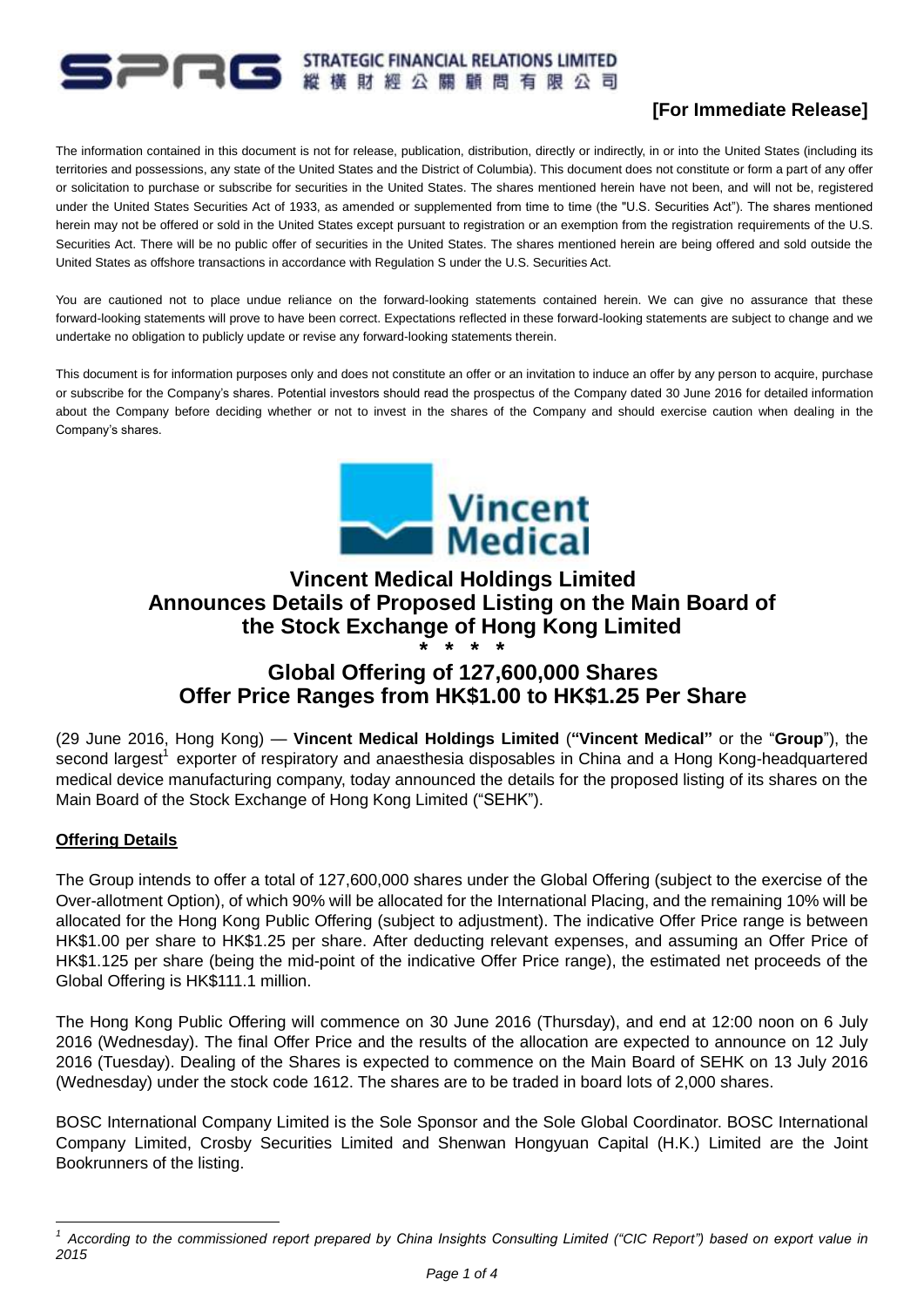#### **Investment Highlights**

over 10 years.

#### *In-depth experience in the production of medical devices with leading position in respiratory and anaesthesia disposables in China*

Established in 1997, Vincent Medical is a Hong Kong-headquartered medical devices group and the second largest<sup>1</sup> exporter of respiratory and anaesthesia disposables in China. The Group strives to develop, manufacture and sell a wide range of medical devices, focusing on respiratory products, imaging contrast media power injector ("CMPI") disposable products and orthopaedic and rehabilitation products, which satisfy internationally recognised quality assurance standards, to its customers in China and overseas markets. The Group has established OEM business since its inception and OBM business in 2003 with its own "Inspired Medical" ("英仕醫 療") brand.

During the Track Record Period, OEM and OBM businesses recorded a CAGR of 17.5% and 17.9% respectively. Sales of respiratory products, imaging CMPI disposable products, orthopaedic and rehabilitation products, and other products represented for 39.1%, 34.7%, 16.5% and 9.7% respectively of the Group's turnover in FY2015.

#### *Strong OEM capability and strategic cooperation with leading healthcare and medical device companies* OEM business has been the key growth driver of Vincent Medical, accounting for 87% of its total turnover for FY2015, which lays a solid foundation for the Group's business growth. The Group has developed an international customer base comprising multiple leading international healthcare and medical device companies from the United States, Europe and Japan. In 2015, Vincent Medical served over 70 OEM customers, some of the major OEM customers, including "Bayer Group" and GE Healthcare, have been cooperating with the Group for

As a trusted OEM manufacturer for its product quality, reliability and safety, the Group has started its strategic cooperation with "Bayer Group" since 2000, which holds a 19.9% shareholding in the Group's subsidiary, VMHK. It is the Group's largest customer and the OEM customer for its imaging CMPI disposable products. Moreover, "Bayer Group" and another major international medical device company have set up production lines owned by them in the Group's production facilities for production of their products, demonstrating the trust in Vincent Medical as an approved supplier. All these achievements are believed to develop a solid foundation for the Group's business development and long term growth.

#### *Established "Inspired Medical" ("*英仕醫療*") brand with domestic and overseas distributorship network for expansion of OBM Business*

Currently, Vincent Medical offers 11 categories of OBM products under its established own "Inspired Medical" ("英 仕醫療") brand, meeting international quality standards at more competitive prices to its OBM customers. Over the years, the Group has formed a domestic distributorship network with over 380 distributors and other customers, covering approximately 360 hospitals in 28 provinces and regions in China in 2015. Meanwhile, an overseas distributorship network was established with 42 overseas distributors and other customers in various countries such as Australia, Japan, Korea, Indonesia, India, Chile, Brazil and Saudi Arabia in 2015. The established distributorship platform allows Vincent Medical to further expand its OBM business in China and overseas markets.

The Group has also set up a product research and development team with initiatives to enhance its OBM products' quality and functionality, carry out in-house research, and collaborate with its research partners in some research and development projects so as to addressing patients' needs and market demand.

#### *Proven track record in obtaining medical device validation, certification and registration and placing strong focus on stringent quality assurance and cost efficiency*

With over 19 years of operating history, Vincent Medical has attained substantial expertise and efficiency in the production processes for medical devices, satisfying internationally recognised quality assurance standards. Backed in 2009, Vincent Medical was the first Hong Kong-headquartered medical device group to have obtained the ISO14971 certification for the application of risk management to medical devices. The Group is also experienced in product validation, certification and registration for sales of medical devices in China and overseas such as European Union, the United States, Canada, Japan and Australia. Its quality assurance department is familiar with requirements and processes in obtaining various registration, certification or approvals, which enables the Group to roll out its new products efficiently in the future.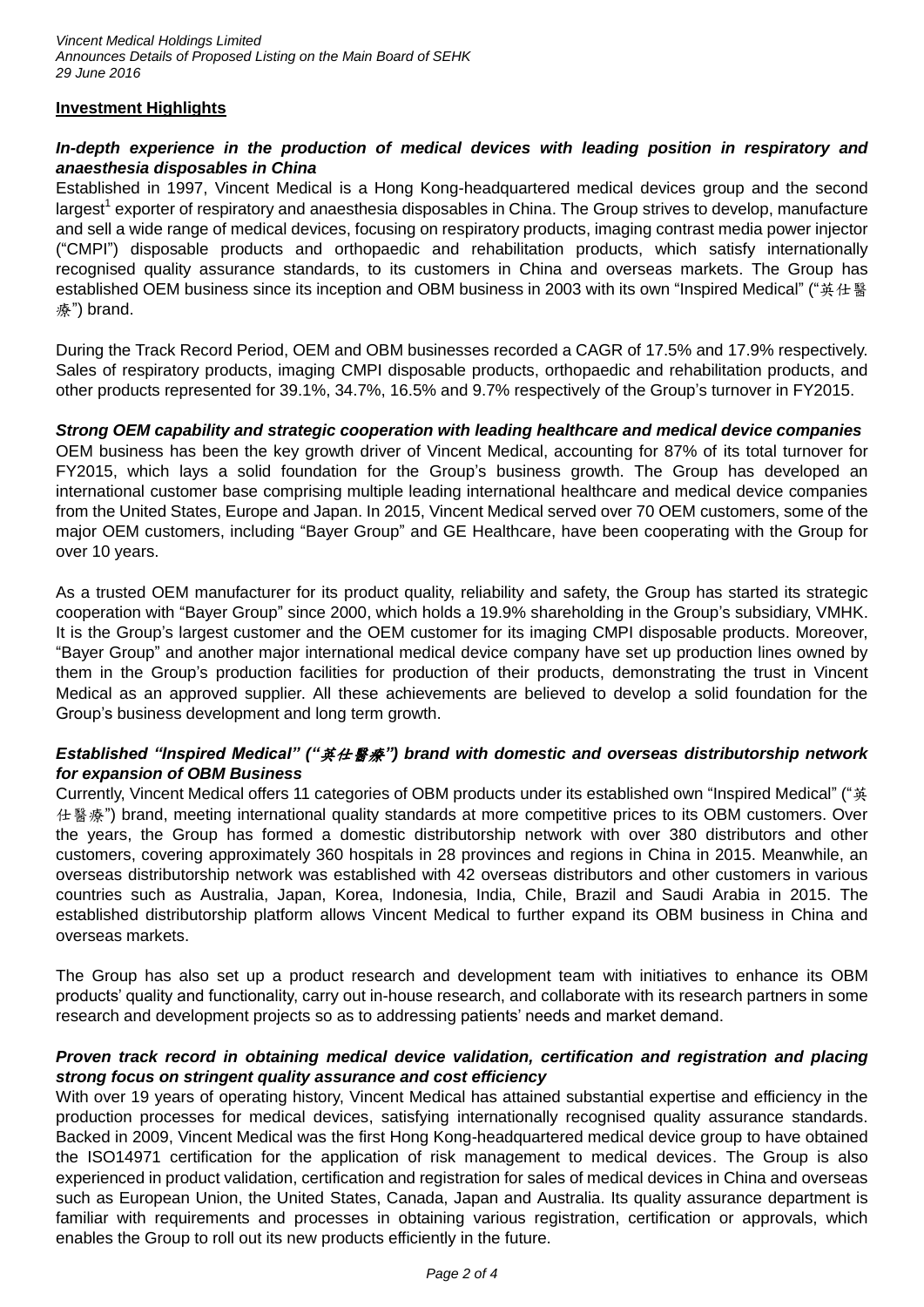*Vincent Medical Holdings Limited Announces Details of Proposed Listing on the Main Board of SEHK 29 June 2016*

Strong emphasis has also been placed on the Group's stringent quality assurance processes in its production facilities for medical devices in Dongguan, China. Equipped with specialised facilities such as Class 100,000 clean rooms for injection, blow moulding, extrusion and assembling of its products, and also two certified EtO sterilisation systems imported from the United States and France for the sterilisation of medical devices, coupling with the Group's quality management system in accordance with the applicable regulations and standards.

While maintaining stringent quality control over its products, the Group strives to achieve an efficient cost structure through the redesigning of production processes, selection of raw materials, and automation of processes to improve efficiency, and an experienced and well-trained work force, in order to lower its material, labour and overhead costs and to compete favourably with competitors based in developed countries with higher production costs. In addition, as the Group normally takes orders with large production volume, the resulting economies of scale enables the Group to enjoy significant bargaining power in order to minimise costs and enhance procurement efficiency.

#### *Experienced and dedicated management team with solid financial performance*

The Group has an experienced and dedicated management team, led by Mr. Vincent Choi, Founder, Chairman and Executive Director, and Mr. Otto To, Chief Executive Officer and Executive Director, who have been instrumental in spearheading the growth of the Group. Mr. Choi and Mr. To have over 37 and 20 years of relevant working experiences in the industry respectively. Over the years, the management team has built close relationships with the Group's customers and suppliers, accumulated in-depth knowledge of the medical device industry and stayed abreast of industry development and market trends. This has enabled the management team to provide invaluable recommendations regarding the Group's business strategy and development, bringing strategic gains to Vincent Medical.

#### **Growth Strategies**

According to the CIC report, market demand for respiratory and anaesthesia disposables, imaging CMPI disposable products and orthopaedic and rehabilitation products is increasing continuously, of which the overall revenue from respiratory and anaesthesia disposables in the global and China markets is expected to grow by a CAGR of 9.1% and 9.6% from 2015 to 2020 respectively, showing the huge growth potential of the industry. To capture the immense opportunities in both global and China's medical device industry, Vincent Medical will implement a two-pronged strategy to realise business growth.

The Group will expand OBM business by enhancing its product offering through its in-house research and development, and collaboration with research partners such as Guangzhou Institute of Respiratory Disease, Ventific and 12<sup>th</sup> Man Technologies. In 2015, the Group has acquired a 53.125% interest in Rehab-Robotic Company Limited, the developer of the "Hand of Hope", an EMG-driven robotic hand training device for stroke patients, which has won the Grand Prix Award in the 2012 International Exhibition of Inventions of Geneva. A series of new and pipeline products are expected to launch in between 2016 and 2018. OBM distributorship network and sales and marketing efforts will also be strengthened for achieving further OBM business growth. As for the expansion of OEM business, the Group intends to enhance its capability by engaging in additional production projects for existing OEM customers and providing value-added services for overseas customers in assisting them to apply for CFDA registration for sales in China. On the operation front, the Group will also expand and upgrade production facilities to achieve greater efficiency and increase capacity. With the clear business expansion plan in place, Vincent Medical is well positioned to seize the business opportunities in the growing medical device industry.